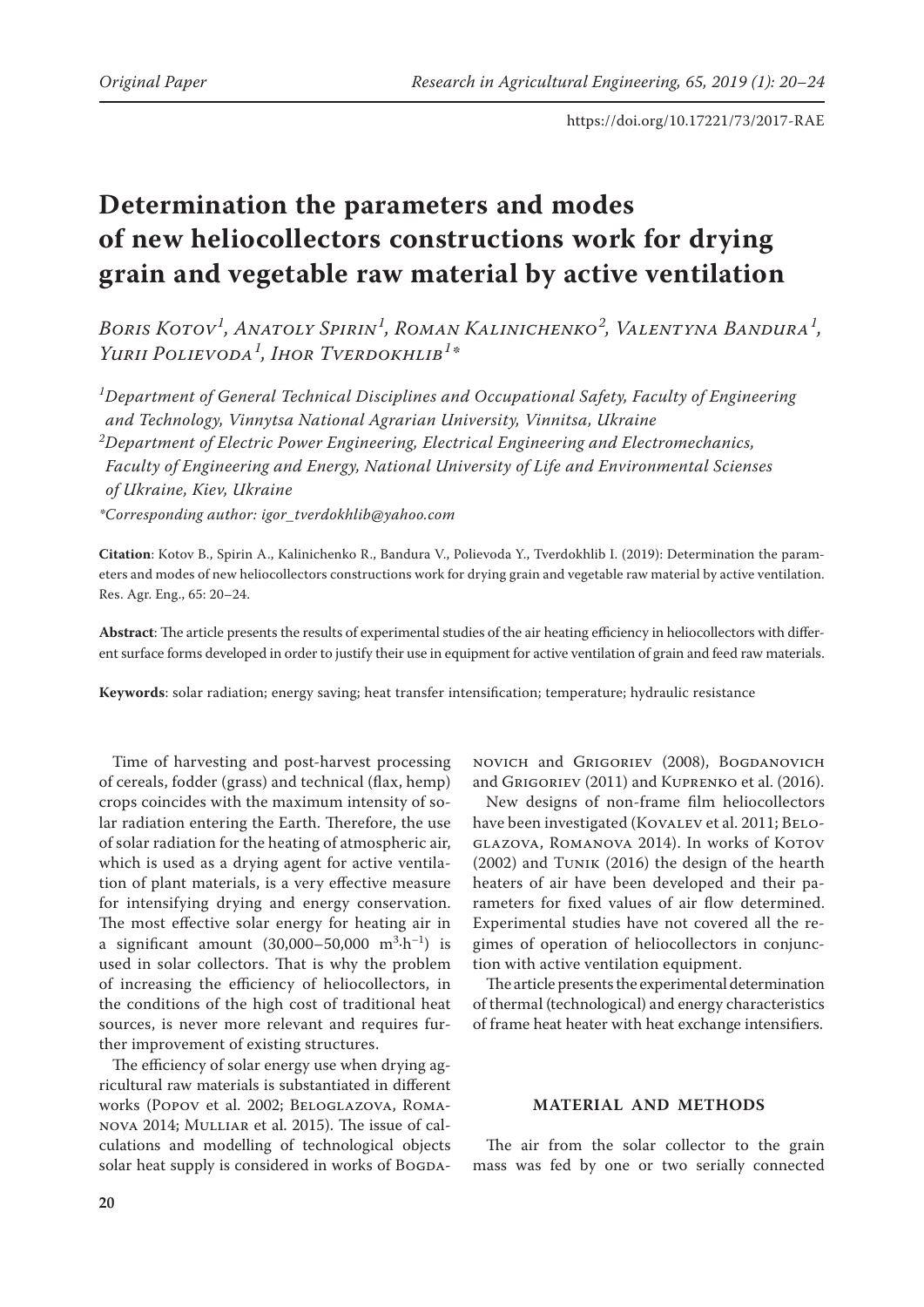medium-pressure fans of the type VCP-3 (Grandvent, Ukraine). The relative humidity of the air was measured by an aspiration psychrometer MB-4M (Skloprylad PLC, Ukraine), temperature – by thermometers – TL-4 (Termopribor PLC, Russia), and by thermo-vapour of the TCC type (Ukraine). The velocity of air at the exit from the solar collector was measured by the cup anemometer-MS-13 (Sphere, Ukraine), the intensity of the solar radiation was measured by a portable pyroglyometer – B2B (NPO ATTECH, Russia).

Changes in the moisture content of grain materials were determined by decreasing the grain weight in the cassettes, and the average and initial moisture content of the grain was determined by the standard method according to GOST 13586.5-93 (method of moisture content determination).

For the processing of experimental data, mathematical and statistical methods of the theory of planning the experiment using elements of probability theory were used.

#### **RESULTS**

Experiments on the determination of thermal energy efficiency of heliocollectors have been carried out on an experimental equipment with an artificial and natural source of radiation. The scheme of installation is shown in Fig. 1.

The equipment contains a ventilation plant with a centrifugal fan (1) (Fig. 1a) which is connected to the distribution collector (2) (Fig. 1a) with four channels (3) (Fig. 1a) insulated from each other and from the lower side from the external environment. At the bottom of each channel, there are the metal plates fixed and painted in black. In the upper part of the channels were installed absorbers of solar radiation, made of duralumin thickness of 0.2 cm and painted in black. One channel above was covered with a polyethylene film (translucent) and represented a model of a "black box" type heliocollector to compare the characteristics of the model with the solar collectors being investigated (Fig. 2).

The collectors of three types without a translucent shelter with an external heat-receiving surface were investigated: plane with a smooth surface; plane with artificially discrete rough surface (5) (Figs 1c, d) in the form of the transverse heated air flow in the channel on the inner surface of the radiation absorber of flexible inserts (plastic cords, or wires with a diameter of 0.5–0.6 cm) – turbulators; the third type (4) (Fig. 1b) of the collectors was an insulated canal which upper surface had small holes of 75 mm in diameter and arranged in a chess sequence with  $S_1$  (distance between the holes) = 150 mm. In these holes, cylindrical surfaces are mounted in height that is equal to the height of the canal, so that within the channel perpendicular to the absorbing surface is a tube of pipes that is transversely washed by air.

To determine the rational parameters of turbulators of the type "artificial rough" of the surface, preliminary simulation of the analytical and calculation method of height influence and the step of placing turbulators were carried out. At the same time, under the condition that provides intensification of heat exchange at minimum energy costs for transport of coolant, the correlation E. Kalinin was taken (KALInichenko 2005; Spirin, Gunko 2015), as Eq. 1:



Fig. 1. Scheme of experimental equipment for the study of heliocollectors: the top view (a), a fragment of the side view (b), the front view (c), an enlarged fragment of the front view (d)

1 – centrifugal fan; 2 – distributor collector; 3 – each of the four air conduits; 4 – a channel with vertical cylindrical inserts; 5 – channel with discrete flexible inserts – turbulators; *I* – direction of sunlight; β – angle of the panel to the horizon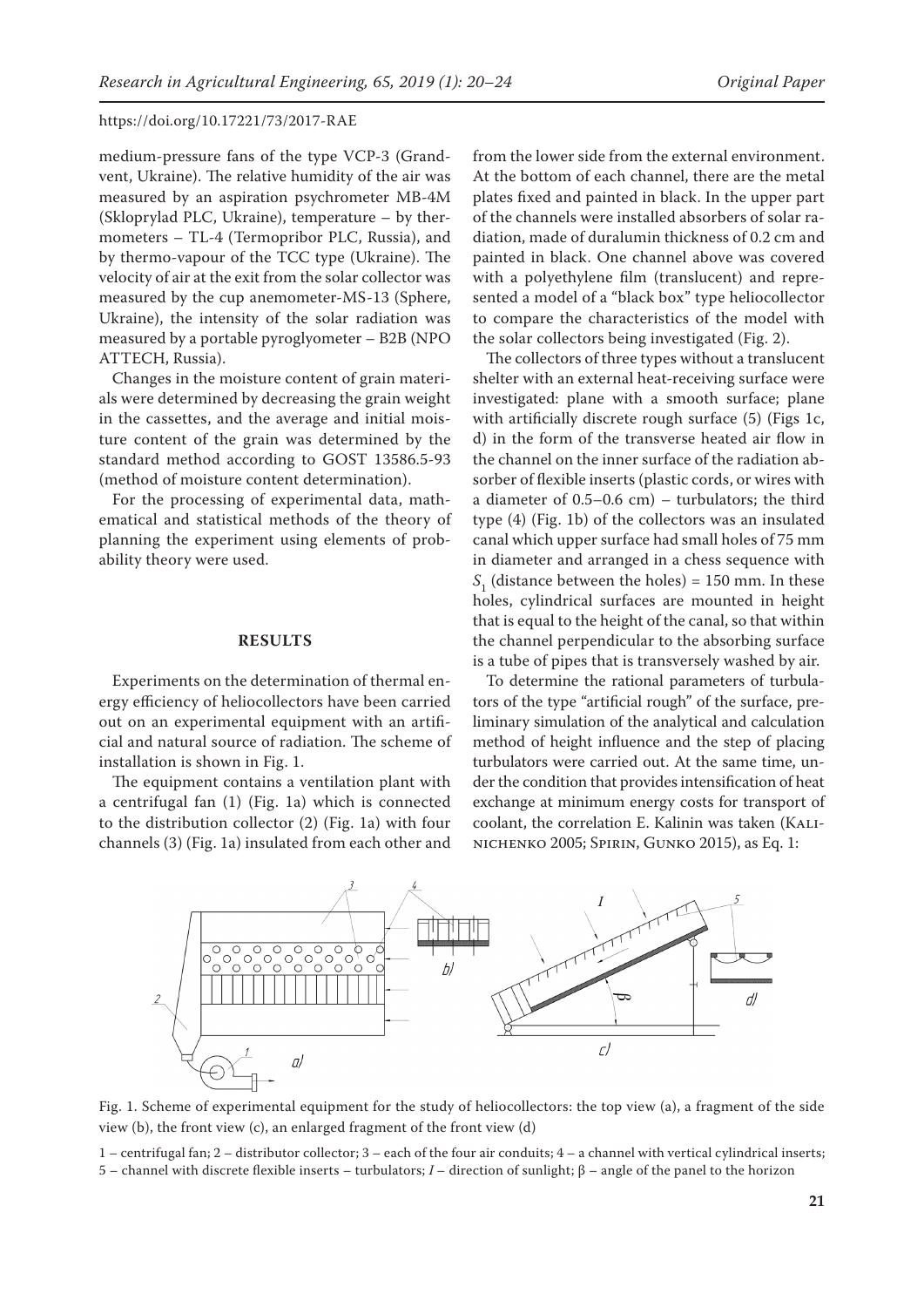

Fig. 2. Frontal view of the experimental equipment

$$
\frac{Nu_{\rm T}}{Nu_{\rm ss}} \ge \left(\frac{\xi_{\rm T}}{\xi_{\rm ss}}\right) \left(\frac{Re_{\rm T}}{Re_{\rm ss}}\right) \left(\frac{\alpha_{\rm T}}{\alpha_{\rm ss}}\right) \tag{1}
$$

where:  $Nu_{\rm T}$  – Nusselt's criterion for a turbulent channel,  $Nu_{\rm sc}$  – Nusselt's criterion for a smooth surface channel,  $\xi_{\tau}$ ,  $\xi_{\rm ss}$  – coefficients of hydraulic resistance;  $Re_{\tau}$ ,  $Re_{\rm ss}$  – Reynolds number for the turbulent channel and the flat surface;  $\alpha_{\tau}$ ,  $\alpha_{ss}$  – coefficients of heat exchange for a surface with intensifiers and a smooth surface

The results of experimental studies of plane surfaces and surfaces with heat exchange intensifiers are shown in Figs 3a, b in the form of dependencies of the degree of heating the air at the channel outlet from the specific air flow per  $1 \text{ m}^2$  area of the heliocollector at an intensity of radiation of 800  $\text{W}\cdot\text{m}^{-2}$ .

The analysis of the above graphic dependencies makes it possible to note that the presence of heat exchange intensifiers on the inner surface of the heat absorber gives the opportunity to increase the air temperature at the outlet of the channel in all the studied ranges of the change in the specific air flow from 47 to 198  $\text{m}^3 \cdot \text{h}^{-1} \cdot \text{m}^{-2}$ . The degree of increase in the heating of air is most significant at low air flow  $(50 \text{ m}^3 \cdot \text{h}^{-1} \cdot \text{m}^{-2})$ ; at high values of air flow  $(150 \text{ to } 150)$  $200 \,\mathrm{m}^3 \cdot \mathrm{h}^{-1} \cdot \mathrm{m}^{-2}$ ) the efficiency of turbulence decreases.

As it is known from KOTOV (2002) and PLESHKA and VYRLAK (2011), the efficiency of heliocollectors is negatively affected by the increase in wind speed, which leads to an increase of heat losses to the environment.

The conducted experiments showed that when applying turbulating devices on the internal surface of the absorber, the effect of wind speed on thermal efficiency decreases. This allowed to raise the temperature of air heating. At wind speeds of  $3 \text{ m} \cdot \text{s}^{-3}$ and specific air flow rates of 100  $m^3 \cdot h^{-1} \cdot m^{-2}$ , the degree of air heating increased from 7.5 to 90°C. It increased thermal performance by 15–16%.

# https://doi.org/10.17221/73/2017-RAE

Measurements of air pressure loss in a channel with a developed surface and calculations of the hydraulic resistance of the channel up to 15 m long have been established to increase the pressure loss in 2–2.5 times compared to the channel with a smooth surface. The maximum value of the required head of the fan is 30–60 Pa, which increases the power of the fan by 10% relative to the thermal power of the heliocollector.

The maximum value of thermal efficiency due to the use of a turbulating device is increased from 0.5 to 0.6, ie by 16.6%.

Thus, the determined parameters and operating modes of the heliocollector with the intensifying devices prove the possibility of creating heliocollectors without a translucent cover with an efficiency of more than 0.5.



Fig. 3. Dependence of the degree of air heating (*y*-axis) in the plane collector (a), in the collector with turbolizers (b), in the collector with cylindrical inserts (c) on the specific air flow

*T* – temperature; *G* – specific air flow rate, *d* – diameter of the cylindrical insert, *S* – distance between the inserts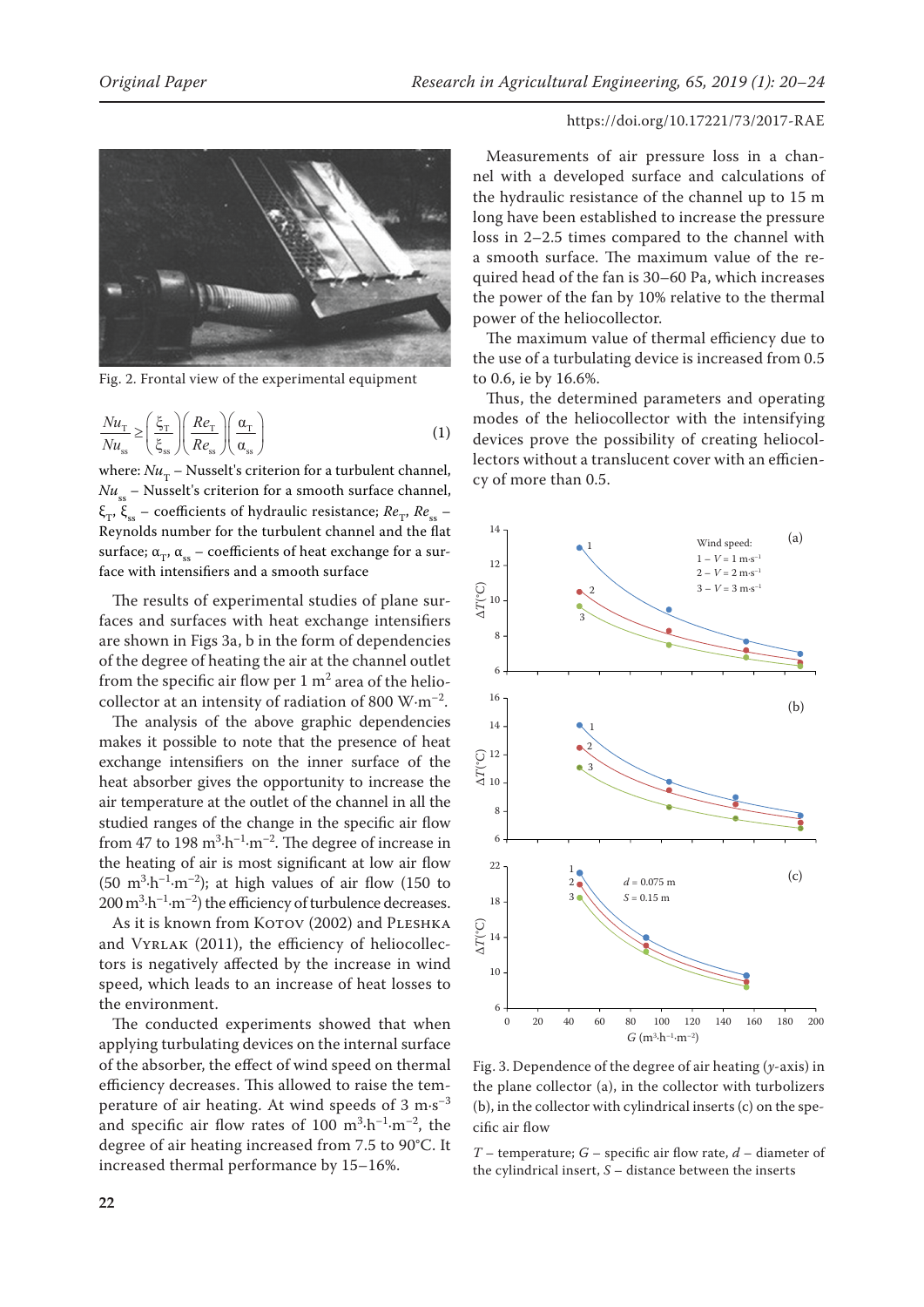

Further improvement of the efficiency of plane solar collectors can go along the way of reducing the surface of the heat transfer of the absorber, while simultaneously increasing the heat exchange surface and the intensity of heat transfer.

Such a direction is realized in a heliocollector with cylindrical inserts (Fig. 1b).

The results of studies of this type of heliocollector are shown in Fig. 3c in the form of dependencies of the degree of temperature increase on the specific air flow.

To compare the obtained results with the detection of the efficiency of all investigated types of absorbents, all experiments were carried out in one interval of specific air flow rates. But at the same time, the speed of air relative to the heat exchange surfaces in the collector with cylindrical inserts was twice as large.

The analysis of the research results shows that the application of the developed heat transfer surface in the form of tube bundles allows to increase the temperature of heating up to 20°C (Fig. 3c).

It reduces the negative impact of increasing the wind speed. The dispersion of the air temperature at the outlet from the channel does not exceed 2°C when the wind speed changes to 3 m $\cdot$ s<sup>-1</sup>.

The efficiency of such a collector can be increased to a value greater than 60%.

In experimental studies of a heliocollector with a developed surface of the helio-absorber, the diameter of the cylindrical inserts did not change, and only the specific air flow was changed.

The thermoelectric characteristics of experimentally studied types of helium heaters are given in Fig. 4.

The heliocollector with intra-chamber cylindrical inserts has the greatest thermal efficiency. At the highest value of the efficiency of the collector, the degree of heating is 18–20°C.

With such values of the degree of temperature rise, the heliocollector of this type is most appropriate to be used for heating the air used as a dryFig. 4. Thermal energy characteristics of the tested collectors, depending on the specific air flow

*T* – temperature (dashed line); *G* – specific air flow rate; η – coefficient of performance (solid line); 1 – cylinder inserts; 2 – turbulent devices; 3 – smooth

ing agent in equipment for drying grain and fodder plant materials by active ventilation.

For a complete set of equipment: part of a tank with ventilation (PTV-160; Private Instrumentation Enterprise, Ukraine) with a capacity of 160 t of grain, it is necessary to use a heliocollector with a surface of 500 m<sup>2</sup>. With air flow of 64,000 m<sup>3</sup> $\cdot$ h<sup>-1</sup>, this collector provides air heating at 10°C. It enables to reduce the consumption of electricity by 4–8 kWh per year for a ton of grain, or to increase the productivity of equipment at the use of the released power of electric air heaters.

#### **CONCLUSION**

The conducted experimental studies confirmed the validity of the principles of increasing the efficiency of heliocollectors for heating the air due to the developed heat transfer surface. But in the course of the study, it has been discovered that not all the regime parameters sufficiently increase the thermal performance of the collectors with a developed surface, therefore further research is needed to detect the influence of the geometrical characteristics of the absorbers of radiation and the modes of the air heating process on the thermal efficiency of helium heaters.

#### **References**

- Beloglazova T., Romanova T. (2014): The effectiveness of the implementation of solar collectors. Problems of Modern Economics, 54: 357–359.
- Bogdanovich P., Grigoriev D. (2008): Heat-efficiency of the GC of the all-season solar control plant. Collection of Scientific Articles: Agriculture. Problems and Perspectives, 2: 162–168.